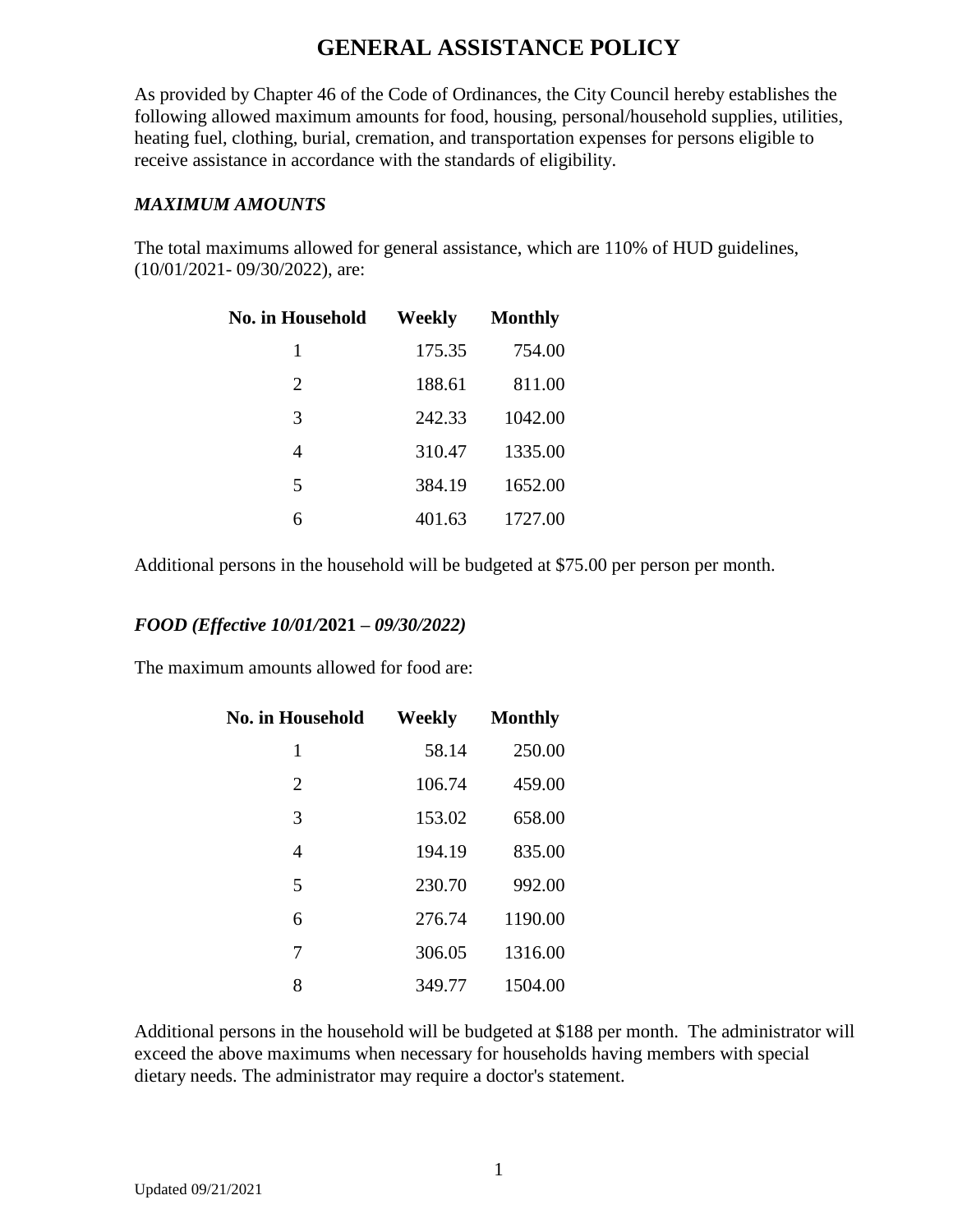### *HOUSING (Effective 10/01/2021- 09/30/2022)*

The maximum amounts allowed for housing are:

| <b>Unheated</b> | Weekly | <b>Monthly</b> |
|-----------------|--------|----------------|
| Efficiency      | 140.00 | 601.00         |
| 1 Bedroom       | 143.00 | 616.00         |
| 2 Bedroom       | 185.00 | 796.00         |
| 3 Bedroom       | 241.00 | 1038.00        |
| 4 Bedroom       | 299.00 | 1285.00        |
|                 |        |                |
|                 |        |                |
| <b>Heated</b>   | Weekly | <b>Monthly</b> |
| Room            | 100.00 | 430.00         |
| Efficiency      | 163.00 | 701.00         |
| 1 Bedroom       | 174.00 | 749.00         |
| 2 Bedroom       | 226.00 | 970.00         |
| 3 Bedroom       | 291.00 | 1251.00        |

Housing rates apply to rooms, efficiencies, apartments, shelters and mortgage payments. Room should include everything except kitchen and bathroom facilities. Efficiency should include kitchen and bathroom facilities.

Applicants requesting assistance for housing that contains more bedrooms than are necessary for the number of household members will be provided assistance according to the maximum level for the number of rooms actually needed.

### *PERSONAL/HOUSEHOLD SUPPLIES*

Expenses for ordinary personal and household supplies will be budgeted and allowed according to the applicant's actual need for these items, up to the maximums below.

| <b>No. in Household</b> | Weekly       | <b>Monthly</b> |
|-------------------------|--------------|----------------|
| $1-2$                   | 10.50<br>\$. | \$<br>45.00    |
| $3-4$                   | 11.60        | 50.00          |
| $5 - 6$                 | 12.80        | 55.00          |
| $7 - 8$                 | 14.00        | 60.00          |

Additional persons will be budgeted at \$5.00 per month.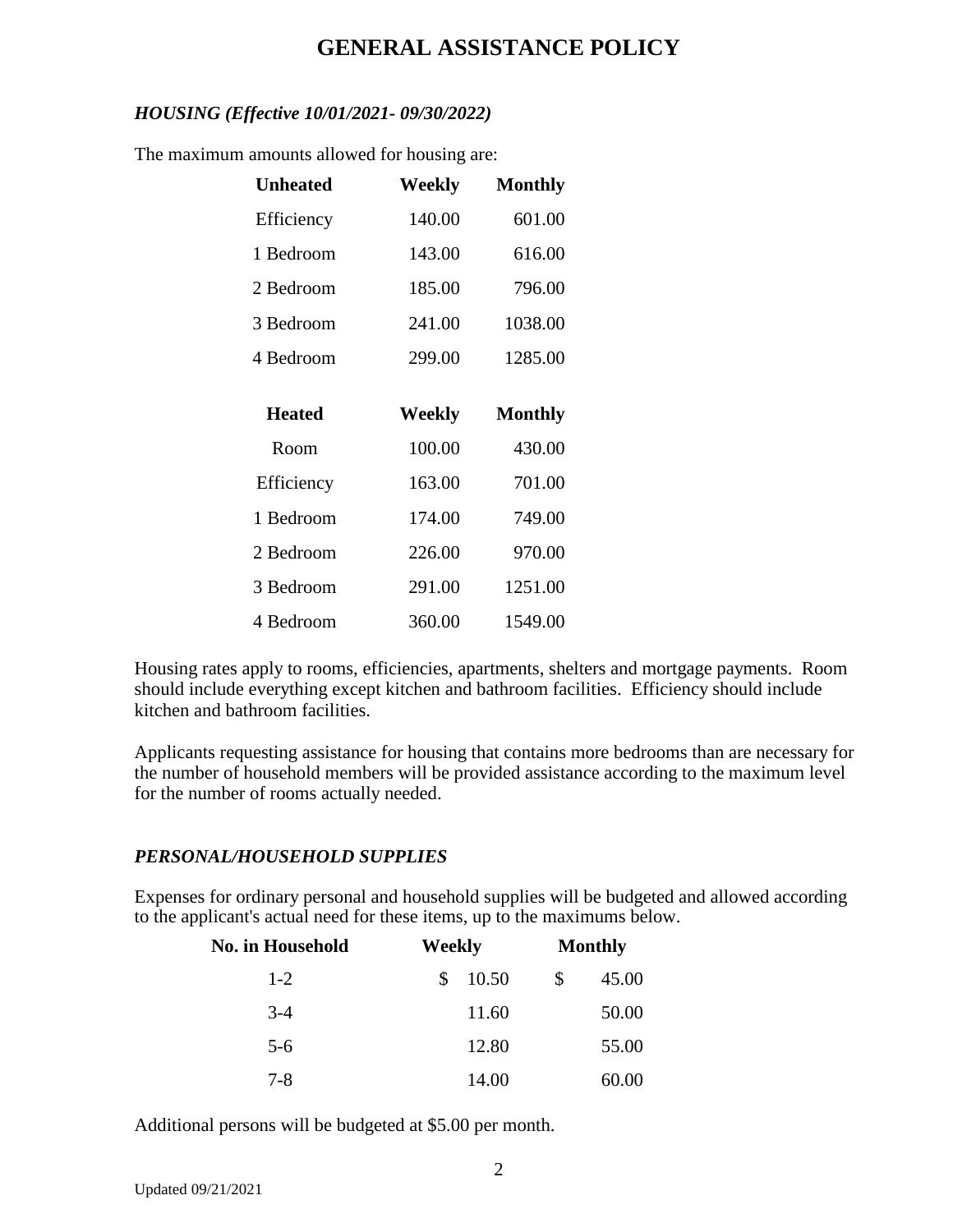When an applicant can verify expenditures for the following items, a special supplement will be budgeted as necessary for households with children under 6 years of age for items such as cloth or disposable diapers, laundry powder, oil, shampoo, and ointment up to the following amounts:

| <b>No. of Children</b> | Weekly       | <b>Monthly</b> |
|------------------------|--------------|----------------|
|                        | 12.80<br>\$. | 55.00<br>\$    |
| 2                      | 17.40        | 75.00          |
| 3                      | 23.30        | 100.00         |
|                        | 27.90        | 120.00         |

### *UTILITIES – ELECTRIC (Effective 10/01/2021– 09/30/2022)*

The maximum amounts allowed for utilities are:

| without hot water<br>No. In Household | Weekly  | <b>Monthly</b> |
|---------------------------------------|---------|----------------|
| 1                                     | \$14.00 | \$60.00        |
| $\overline{2}$                        | 15.70   | 67.50          |
| 3                                     | 17.45   | 75.00          |
| 4                                     | 19.90   | 86.00          |
| 5                                     | 23.10   | 99.00          |
| 6                                     | 25.00   | 107.00         |

Additional persons will be budgeted at \$7.50 per month

| with hot water<br>No. In Household | Weekly  | <b>Monthly</b> |
|------------------------------------|---------|----------------|
| 1                                  | \$20.65 | \$89.00        |
| 2                                  | 23.75   | 102.00         |
| 3                                  | 27.70   | 119.00         |
| 4                                  | 32.25   | 139.00         |
| 5                                  | 38.75   | 167.00         |
| 6                                  | 41.00   | 176.00         |

Additional persons will be budgeted at \$10.00 per month